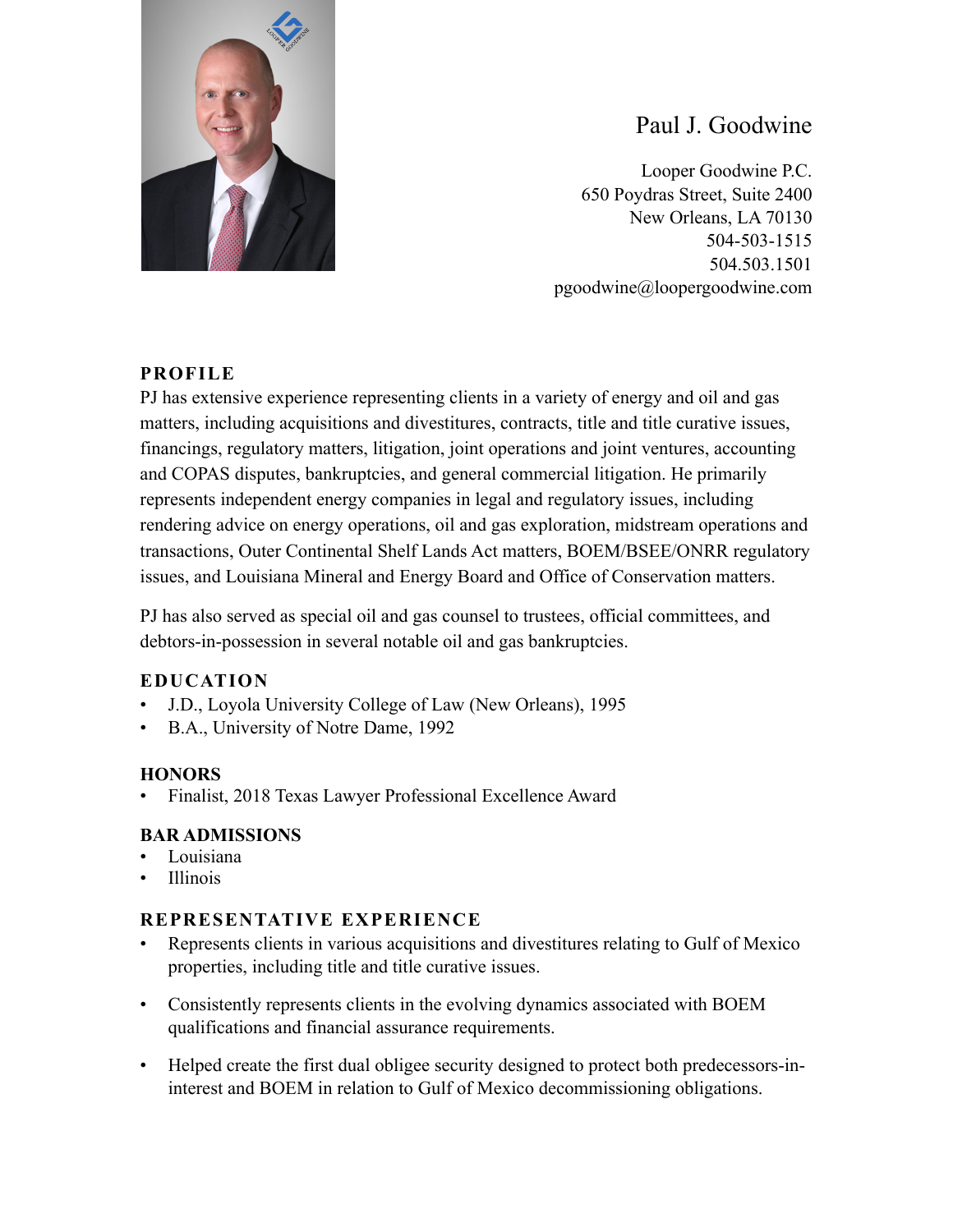- Helps form, create, and qualify companies with the Department of the Interior so that such entities could commence initial activities in the Gulf of Mexico.
- Represents alternative energy and traditional E&P clients seeking alternative use permits on the OCS.
- Supports LNG, wind, and low-carbon energy projects, onshore and offshore.
- Acts as general corporate counsel for energy clients which do not have in-house counsel.
- Lead counsel in MOGUS v. TOTAL, a complex lawsuit dealing with predecessor liability, bankruptcy, COPAS accounting, and operating agreement issues.
- Represented ATP Oil & Gas Corporation as special oil and gas and regulatory counsel in its Chapter 11 bankruptcy proceeding; In re: ATP Oil & Gas Corporation, Case No. 12-36187, USBC SDTX.
- Represents Taylor Energy Company, LLC in its on-going BOEM/BSEE mandated clean-up activities on Mississippi Canyon Block 20, which was severely damaged by Hurricane Ivan in 2004.
- Consistently represents oil and gas borrowers in various complex oil and gas financings, both onshore and offshore in the Gulf of Mexico. Such financings are both asset based and project specific.
- Consistently represents energy and oil and gas clients in state and federal court litigation and in various administrative proceedings.
- Represents a wide range of clients in the negotiation and drafting of various energy and oil and gas contracts, including service and maritime related contracts.
- Represents oil and gas companies in bonding and the posting of alternative financial security arrangements.
- Represents a wide variety of oil and gas companies in a wide range of regulatory matters associated with the regulations, policies, and procedures of the Department of Interior, BOEM, BSEE, ONRR, and the IBLA.
- Represents Chapter 11 debtors-in-possession, official committees, and Chapter 7 trustees as special counsel to advise such entities and their primary bankruptcy counsel on mineral law issues and how to successfully navigate through Chapter 11 and Chapter 7 proceedings while remaining in compliance with the rules and regulations of the BOEM/BSEE, the Louisiana Office of Conservation, and the Louisiana State Mineral and Energy Board. Representative proceedings include In re ATP Oil & Gas Corporation, Case No. 12-36187, USBC SDTX; In re Whistler Oil & Gas II, LLC, Case No. 16-106661, USBC EDLA; In re: Virgin Oil, Inc., Case No. 09-11899, USBC EDLA; In re: Probe Resources, Inc., Case No. 10-40395, USBC SDTX; In re: Pisces Energy LLC, et al, Case No: 09-36591, USBC SDTX; In re: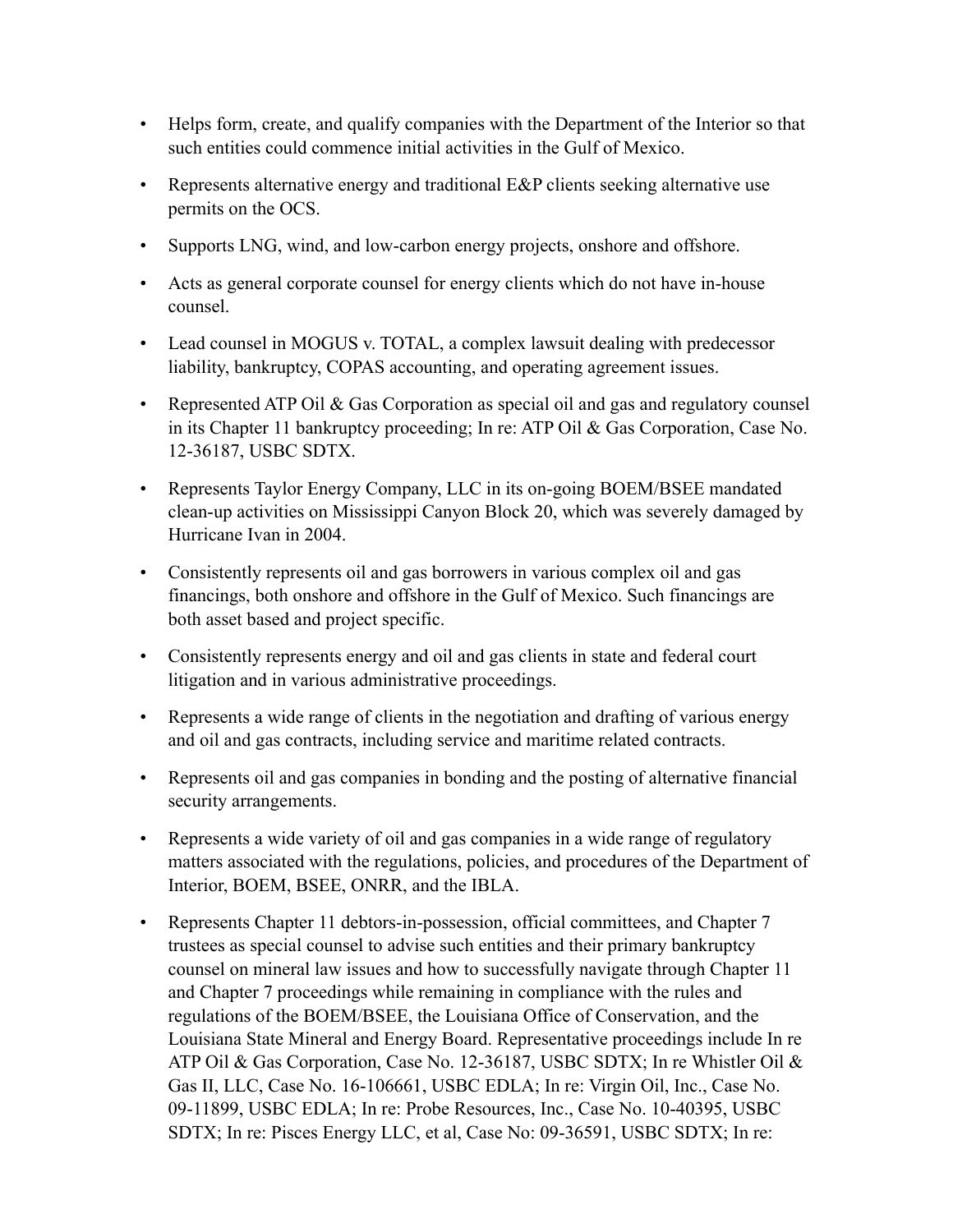Harvest Oil & Gas, LLC, et al, Case No. 09-50397, USBC WDLA; In re: Energy Partners, Ltd., et al, Case No. 09-32957, USBC SDTX; In re: Tri- Union Development Corporation, Case No. 03-44908, USBC SDTX; and In re: Panaco, Inc., Case No. 02-37811, USBC SDTX, and others.

- Represents co-working interest owners and service companies possessing claims against Chapter 11 and Chapter 7 bankrupt debtors, successfully asserting lien rights pursuant to the Louisiana Oil Well Lien Act (La. R.S. 9:4861, et seq.), the Louisiana Operators/Non- Operators Lien Act (La. R.S. 9:4881, et seq.), and the Louisiana Private Works Act (La. R.S. 9:4801, et seq.).
- Represents companies in filing, perfecting, and prosecuting of liens and claims arising under the Louisiana Oil Well Lien Act (La. R.S. 9:4861, et seq.), the Louisiana Private Works Act (La. R.S. 9:4801, et seq.), and pursuant to maritime law.
- Represents companies in proceedings before the Louisiana State Mineral and Energy Board and the Louisiana Office of Conservation in a variety of matters.
- Represents several oil and gas producers/operators/non-operators in contractual disputes with their co-working interest owners and dealing with operational issues, gas imbalances, unpaid joint interest billings, lease operating expense disputes, COPAS accounting issues, and a variety of other matters.
- Case No. 96-50212, USBC WDLA. Such representation included aiding the reorganized/successor entity in consummating its plan of reorganization and prosecuting several claims objections. The reorganized/successor entity has been renamed Gulfport Energy Corporation.
- Represents oil and gas producers/operators/non-operators in contractual disputes with their co-working interest owners and dealing with operational issues, gas imbalances, unpaid joint interest billings, lease operating expense disputes, and a variety of other matters.
- Represents oil and gas companies in a wide variety of insurance disputes.

### **PUBLICATIONS AND SPEECHES**

PJ has made several speeches and prepared several presentations at numerous oil and gas related seminars and has published articles in AAPL's Landman Magazine. Some of his presentations include:

• Creative Approaches to Offshore A&D Transactions – What Forms of Security and Performances Guarantees Work Best, presented at 2018 OCS Advisory Board Workshop Program on January 31, 2018.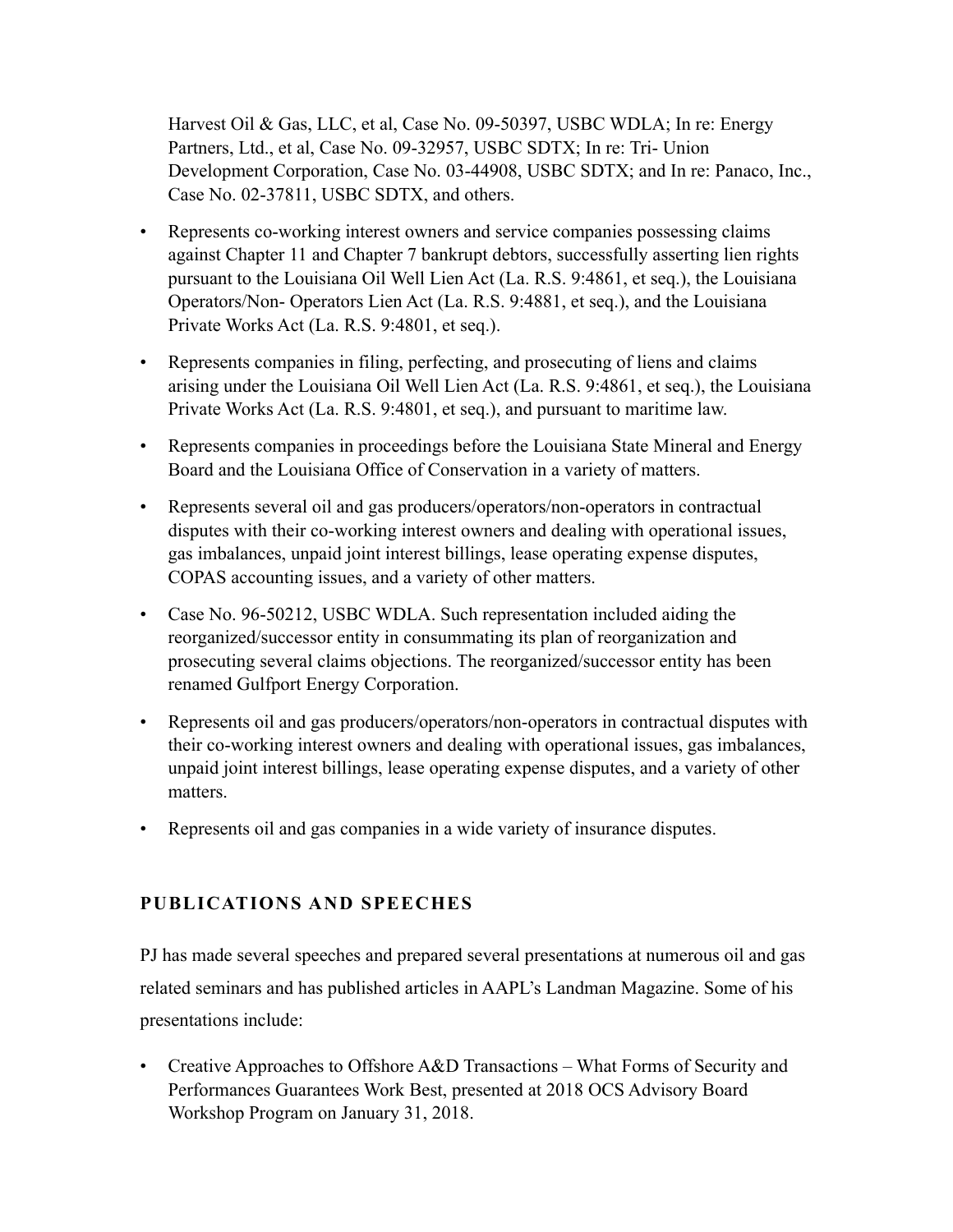- Environmental Issues Arising in Recent Oil and Gas-Related Bankruptcy Cases presented at UT Westbrook Conference on November 18, 2016.
- Offshore Oil and Gas Bankruptcy Issues, presented at the OCS Summer Seminar Anadarko Tower on June 8-9, 2016.
- A Few Anticipated Hot Topics for Oil and Gas Bankruptcies, presented at the HBA Seminar on March 24, 2016.
- Surety Panel Discussion: Upcoming Changes to BOEM's Financial Assurance Requirements and Their Impact on the Surety Market; presented at the Wortham 2016 Insurance Market Update Seminar on January 14, 2016.
- Purchase and Sale Agreements; Production Handling Agreements for the Deepwater and on the OCS; Treatment of E&P Contracts in Bankruptcy; Offshore Operating Agreements, presented at the EUCI Offshore Contracts Seminar, on January 27, 2015.
- Abandonment Agreements, Production Handling Agreements and Treatment of Offshore E&P Contracts in Bankruptcy, presented at the EUCI Offshore Contracts Seminar, May 2014.
- BOEM/BSEE P&A Liability Estimates and Resulting Financial Security Requirements, presented at the Oil & Gas Symposium on Changes to Bonding Requirements and an OCS Regulatory Update, November 2013.
- Bureau of Ocean Energy Management Adjudication Section Procedures: Qualification, Assignments and Transfers, and Designation of Operator, presented at the Rocky Mountain Mineral Law Foundation Seminar on January 24, 2013.
- Treatment of E&P Contracts in Bankruptcy, presented at the Houston Bar Association Luncheon, April 28, 2009.
- Production Handling Agreements for the Deepwater and on the OCS, A Legal Perspective, presented at the COPAS Joint Interest Quarterly Meeting, January 29, 2009.
- OCS Title and Current MMS Regulatory Matters, presented at the Fifty-Fifth Mineral Law Institute on March 27-28, 2008.
- Commentary on Recent Legislation and Executive Action Dealing with Drilling and Royalties, presented at the PLANO Executive Night Seminar on February 15, 2007.
- Title Examination in Louisiana, cosponsored by the Louisiana Mineral Law Institute, presented at LSU Baton Rouge on October 26-27, 2006.
- Production Handling Agreements for the Deepwater and on the OCS, a Legal Prospective, presented at AAPL's Gulf Coast Land Institute on October 10, 2006.
- Production Handling Agreements, presented at the PLANO Executive Night Seminar on February 23, 2006.